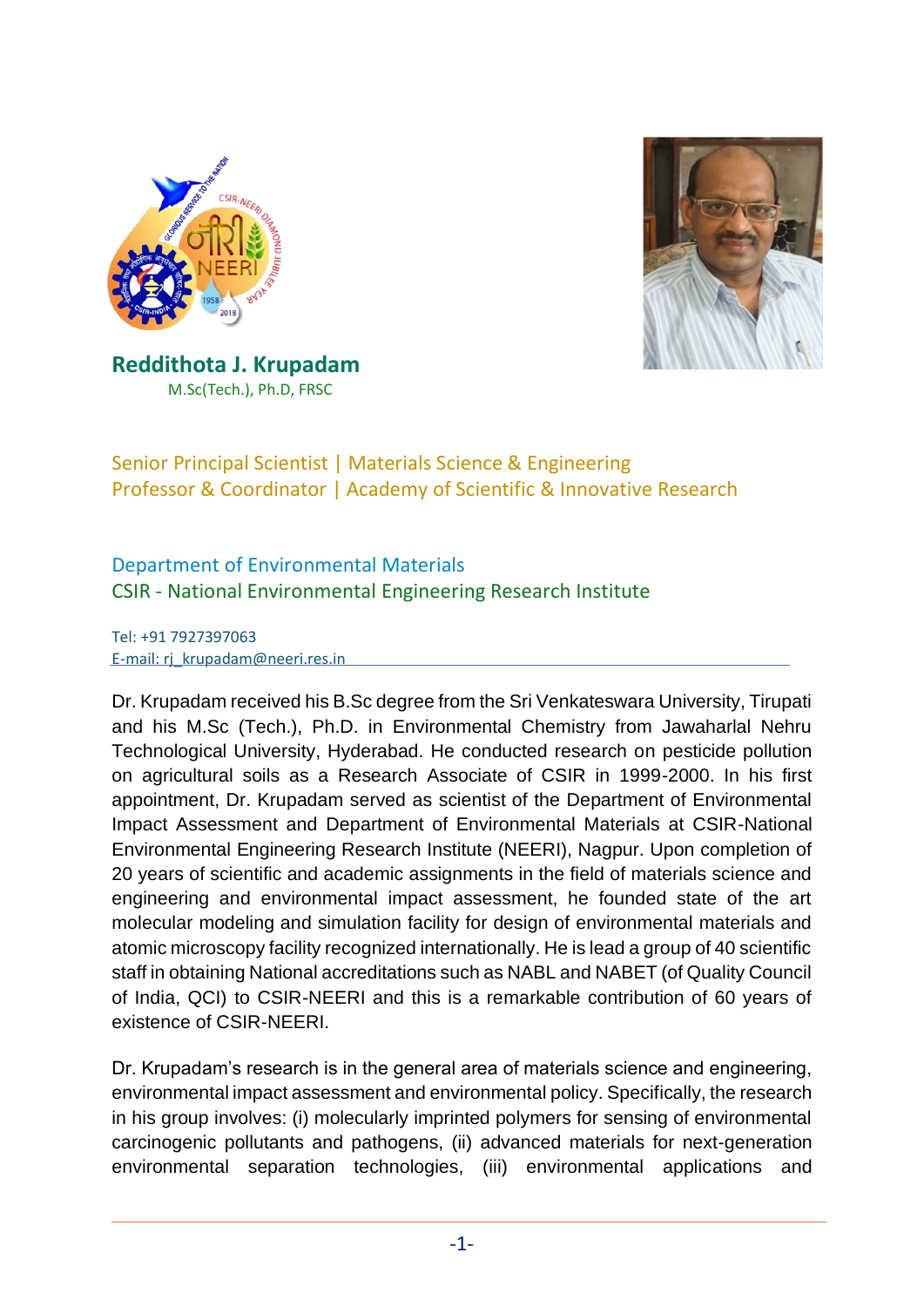implications of nanomaterials (iv) assessment and evaluation of environmental impacts of developmental projects and (v) graphene and graphene-polymer nanocomposites for rapid destruction of recalcitrant pollutants.

Dr. Krupadam has received numerous major awards in recognition of his research. Notable among these are the National Award for Technology Development by Ministry of Chemicals & Fertilizers, Government of India in 2013-14, Fulbright Senior Fellow in 2016, Sir CV Raman Fellow in 2010 and NEERI Golden Jubilee Outstanding Scientist Award for excellence in Environmental Science & Engineering research in 2008.

Dr. Krupadam has authored 61 refereed international journal publications including invited publications in Environmental Chemistry Letters, Environmental Science and Technology, Water Research, Journal of Hazardous Materials and Biosensors and Bioelectronics. He has written articles in 3 books. He has written about 124 environmental impact assessment reports for industrial projects and devised environmental management plans. He has lead a group of 30-40 scientists/specialists during preparation of EIA reports and showed an excellent leadership for effectively executing the major projects. He is an approved EIA Coordinator and FAE (Functional Area Expert) by NABET /NABL of Quality Control of India (QCI). He is an assessor of Federation for Development of Accreditation Services (FDAS), India. He is a Lead/Technical assessor of International Accreditation Services, United States; and recently he is appointed as the Evaluator of CAS Institutes of Czech Republic for quality of research.

Dr. Krupadam has advised 5 Ph.D students and 41 post graduate students, many of whom hold leading positions in academia and industry. He is actively involved in teaching of Ph.D and Post- graduate students of AcSIR (Academy of Scientific and Innovative Research, an academic wing of CSIR) as a Hon' Professor since 2013. In recognition of his excellence and dedication in teaching and mentoring, he received invitations for teaching as Visiting Professor/Fellow at Case Western Reserve University (CASE), United States; The University of Melbourne, Australia; Louisiana State University, United States and TU Dortmund, Germany.

Dr. Krupadam is a Fellow, Royal Society of Chemistry (London); FRSC.

## **Selected publications**

1. M.D. Sharma, A.I. Elanjickal, J.S. Mankar, R.J. Krupadam. Assessment of cancer risk of microplastics enriched with polycyclic aromatic hydrocarbons. J*ournal of*